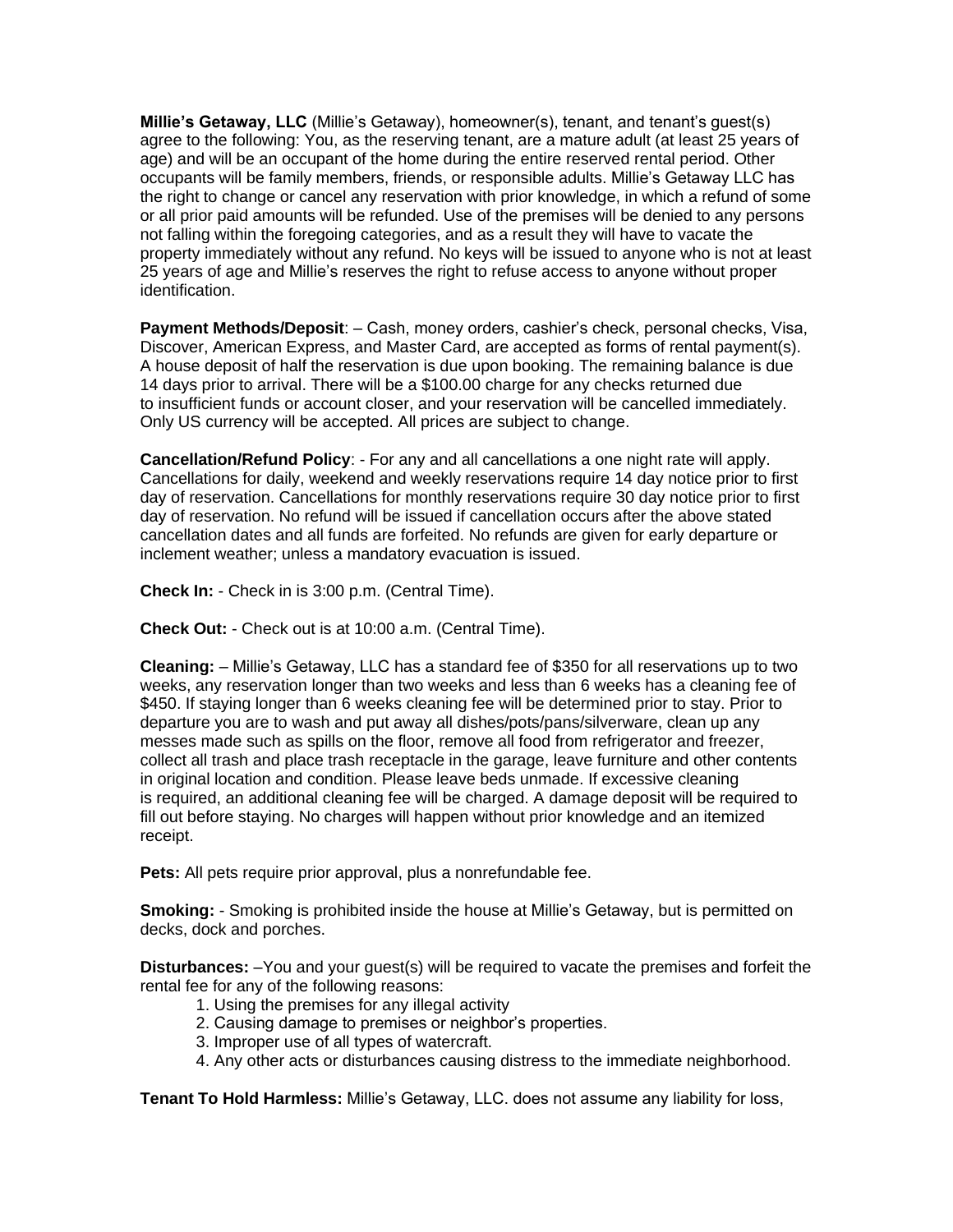damage, or injury to tenants, their guests, pets, or their personal property. Millie's Getaway, LLC does not accept liability for inconveniences as a result of temporary stoppage of water or electricity. Millie's Getaway will not accept liability for any loss or damage caused by weather, natural disasters, acts of God, or other reasons beyond its control.

**Occupancy Limits:** The occupancy limit for Millie's Getaway is 22 including adults and children over age 2. Millie's adhere to local health laws on homes served by septic systems and well water. Occupancy limits apply to occupancy inside and outside of the home. Campers and motor homes are NOT permitted on the property.

**Personal Property:** Millie's Getaway, LLC will not be responsible for personal items left behind. Millie's Getaway will try to locate and return personal items to you. You will be responsible for any cost incurred for the return of any items. Items returned will have a \$30 fee incongruent to the cost of shipping.

**Property Damage:** You are expected to leave the property in the same general condition in which it was received. Please report to our office any damages or concerns you may have. A damage deposit will be required to fill out before staying. No charges will happen without prior knowledge and an itemized receipt.

**Right of Entry:** Millie's Getaway, LLC owner(s), and/or our representatives have the right to enter premises during tenancy to inspect, and to make necessary property repairs. If a service call is made and entry is refused, tenant will be held liable for the service call fee. Tenant will also be given at least 24 hour notice if a repair will be completed during your stay.

**Maintenance/Repairs:** All equipment in each home should be in working order at your arrival. Please report any inoperable equipment to our office promptly (573-345-0002). Millie's Getaway, LLC will make reasonable efforts to repair any problems. Please keep plumbing free of toys and other foreign items. Under no circumstances will there be any reduction of rent or refund for any mechanical failure of air conditioning, heating units, dishwasher, washer, dryer, TV, DVD, toaster, or other appliance. No refunds will be made for disruption of utilities including power, water, and satellite.

**Reservations:** - Reservations made under false pretense(s) will result in cancellation of reservation(s) and forfeiture of all rental payments and deposits received or processed.

**Taxes:** Rental prices are subject to Missouri state sales tax and County Lodging tax. Taxes are subject to change and are assessed on the date of occupancy.

**Boats and Personal Watercraft:** Use of a covered four well boat dock is included in the rental of Millie's Getaway. Tenants and their guest(s) release Millie's Getaway from any and all damages, injuries, or death resulting from the use of boats or personal water crafts. You must be familiar with and observe Missouri laws governing the use of all water crafts. All watercraft must be equipped with proper safety equipment as required by Missouri law.

**Swimming and Diving:** Tenants and your guest(s) are permitted to swim on the premises at your risk. The use of coastguard approved personal flotation devices is mandatory. Tenants and their guest(s) release Millie's Getaway, its agents and employees from any and all liability for any injuries, damages, or death resulting from swimming or diving.

**Credit Card Authorization:** Your signature on this document confirms authorization for Millie's Getaway to debit the known credit card account (Visa, MasterCard, Discover, or American Express) for the initial house deposit, balance of rental charges due upon arrival